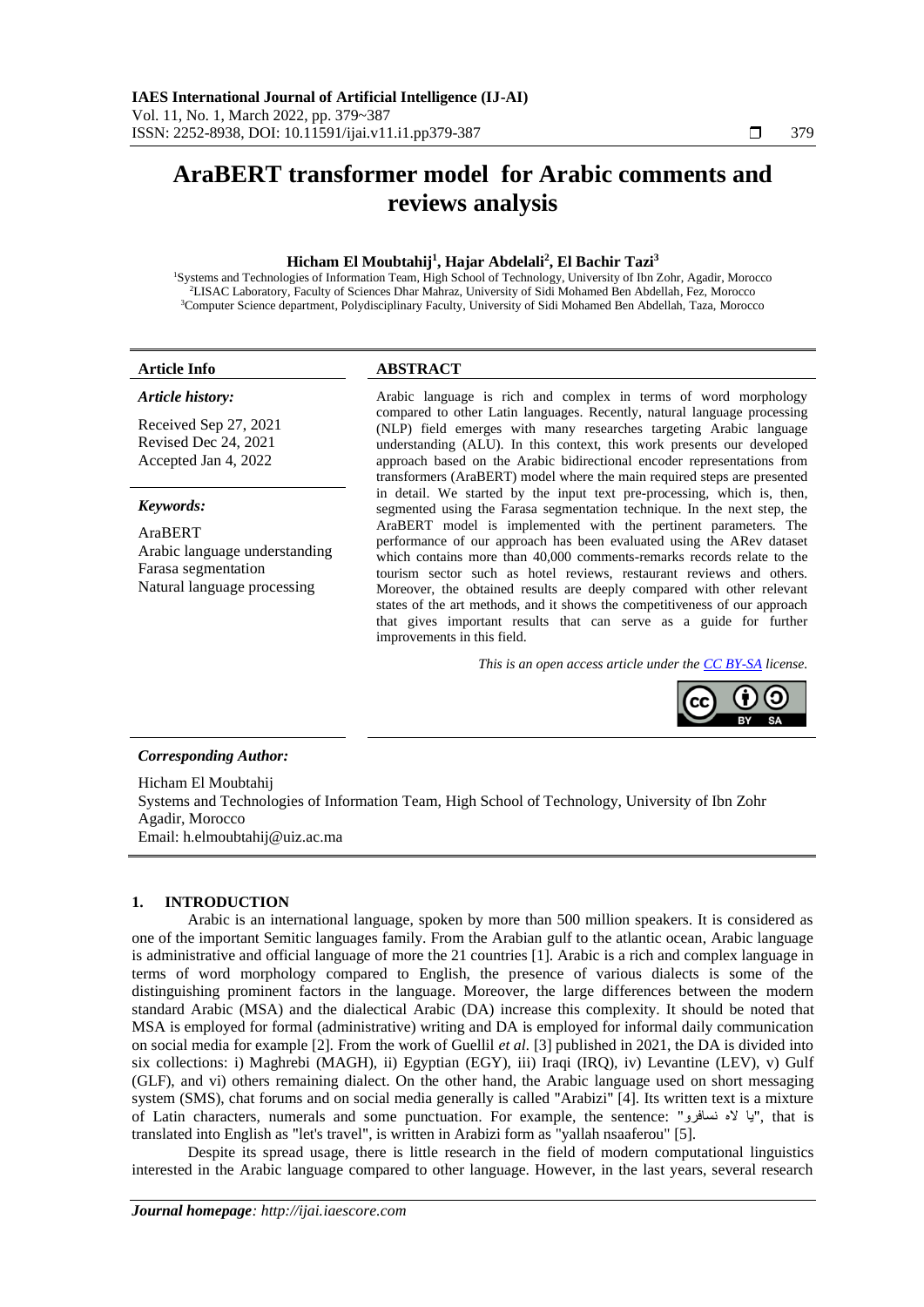efforts has been made and many paper appear in various language processing tasks. Practically, the named entity recognition (NER) and the sentiment analysis (SA) are the most difficult tasks of Arabic natural language processing (ANLP) [6].

In order to obtain satisfactory results with tolerable performance for ANLP tasks, research works of the last years have focused on the application of transfer learning by the fine-tuning of large pre-trained language models with a relatively small number of samples. It should be mentioned that this approach is based on a self-supervised pre-trained language models. They allow us to represent the set of words as dense vectors in a vector space of minimum dimension and construct continuous distributed representations for texts. Despite the effectiveness of word embedding, it is unable to take into account the relationship between several words and the meaning of complete sentences in the text. Seeing the next two sentences, " المرأة نفسها هذه " .On the one hand, their word embedding representations are identical, and on the other hand, their meanings are entirely different. However, the high computational cost is a disadvantage in the training phase of the models (more than 500 TPU working for weeks). Moreover, a huge corpus is needed for the pretraining phase [7], [8].

In this work, we define and describe the important process and steps of our approach base on Arabic bidirectional encoder representations from transformers (AraBERT) transformer model for the Arabic language understanding (ALU). We can effectively classify the comments and the reviews into positive and negative categories. Hence, we evaluated our model on ARev dataset which contains more than 40,000 comments, hotel, restaurant, product, attraction and movie reviews written on a mixture of standard Arabic and Algerian dialect. The experiments show that our approach achieves very good results.

This reminder of this paper is structured as: in section 2, we present the most important techniques and approaches used in the natural language processing (NLP) field to deal with the ALU problem. Then, in section 3 we describe and clarify our model's architecture where BERT represents its basic core. In section 4, we describe the ARev dataset on which we perform our experiments, then we compare our results with those of relevant methods. Finally, section 5 concludes the paper and outlines the main points of our future works.

#### **2. RELATED WORKS**

There are various techniques and approaches used in NLP to solve the problem of ALU. In this section, we briefly present some work in this field. The first work on the meaning of words began in 2013 with the word2vec model developed by Mikolov *et al.* [9], then researchers are oriented towards variants of word2vec like GloVe by Pennington *et al.* [10] in 2014 and fast-text by Mikolov *et al*. [11] in 2017. By the introduction of the concept of "contextual information" in 2018, the results were improved noticeably on different tasks [12], increasingly the structures became larger which had superior representations of words and sentences. From this date, the famous models of language comprehension have been developed, for example: i) bidirectional encoder representations from transformers (BERT) [13], ii) universal language model fine-tuning (ULMFiT) [14], iii) text-to-text transfer transformer (T5) [15], iv) A Lite BERT (ALBERT) [16]. These offered improved performance by exploring different pre-training methods, modified model architectures and larger learning corpora.

Concerning the AraBERT model, we note that there is little work done in relation to other languages. In the following we quote some in chronological order. In 2020, Nada *et al.* [17] proposed a new approach for Arabic text summarizer founded on a general-purpose architecture for natural language understanding (NLU), and natural language generation (NLG): generation and understanding of natural language to summarize the Arabic text by extracting and evaluating the most important sentences at this text.

Alami, a member of the LISAC FSDM-USMBA team at SemEval-2020 [18], proposed an effective method for dealing with the offensive Arabic language in Twitter by using AraBERT embeddings. In the First, they started with pre-processing tweets by handling emojis (containing their Arabic meanings), in the next, they substituted each detected emojis by the special token (MASK) into both fine-tuning and inference phases. Then, by applying the AraBERT model they represent tweets tokens. Finally, to decide whether a tweet is offensive or not, they feed the tweet representation into a sigmoid function. There proposed method achieved the best results, a score equal to 90.17% on OffensEval 2020.

In the next year, Faraj and Abdullah [19] published the best solution for the shared task on sentiment and sarcasm detection in the Arabic language. The objective global of the task is to identify whether a tweet is sarcastic or not. The proposed solution is based on the ensemble technique with AraBERT pre-trained model. In their paper, they started by defining the architecture of the model in the shared task. In the next, the hyperparameter and the experiment tuning that lead to this result are presented in detail. Their model is ranked 5<sup>th</sup> out of 27 teams with an F1 score of 0.5985.

In the recent work of 2021, Hussein *et al.* [20] worked on an effective approach for fighting Tweets COVID-19 Infodemic by using the AraBERT model. The organisation of their approach is: in the first step,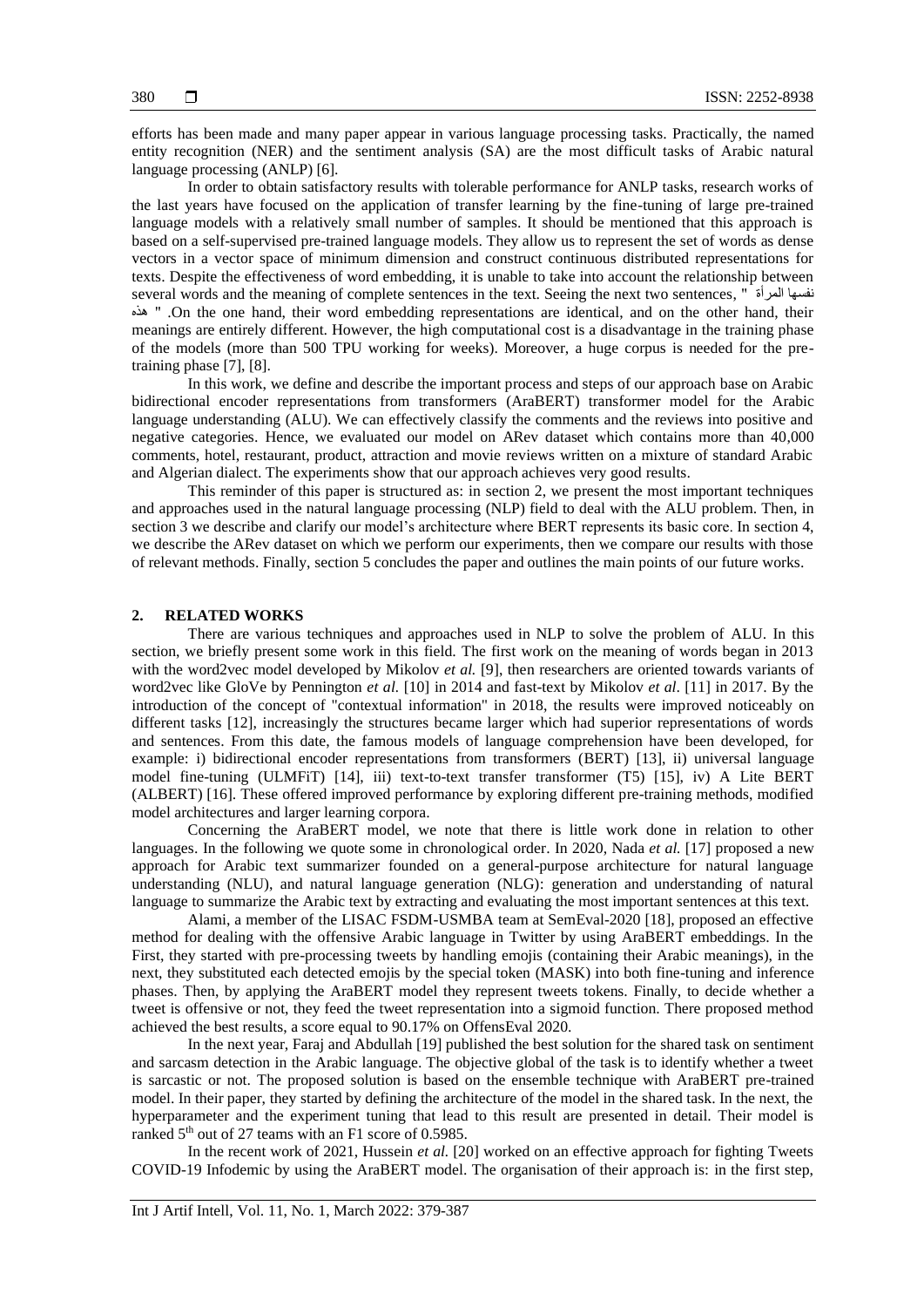the goal is to transform Twitter jargon, including emoticons and emojis, into plain text by involving a sequence of pre-processing procedures, and they exploited a version of AraBERT in the second step, which was pre-trained on plain text, to fine-tune and classify the tweets concerning their Label. Their approach can be predict 7 binary properties of an Arabic tweet about COVID-19. By using the dataset provided by NLP4IF 2021, they ranked 5th in the Fighting the COVID-19 Infodemic task results with an F1 of 0.664.

### **3. METHODOLOGY**

The objective of this section is to describe and clarify the architecture of our model based on the AraBERT model, where BERT represents the basic core. Subsection 3.1 show BERT model. Our model based on AraBERT see in subsection 3.2.

#### **3.1. BERT model**

BERT stands for bidirectional encoder representations from transformers, it came out of Google AI labs in late 2018. We mention that it is: i) more powerful than its predecessors in terms of results; ii) more powerful than its predecessors in terms of learning speed; iii) once pre-trained, in an unsupervised way, it has its own linguistic "representation". It can be trained in incremental mode (in a supervised way this time) to specialize the model quickly and with little data; and iv) finally, it can work in a multi-model way, taking as input data of different types such as images and/or text, with some manipulations. It has the advantage over its competitors OpenAI's generative pre-trained transformer (GPT) and embeddings from language models (ELMo) [12] of being bi-directional, it does not have to look only backwards like OpenAI GPT or concatenate the "back" view and the "front" view driven independently like for ELMo, as shown in Figure 1.



Figure 1. Differences in pre-training model architectures

Examples of what it can do: i) BERT can do the translation. He can even once pre-trained to translate [French/English-English/French] and then [English/German-German/English], translate from French to German without training; ii) BERT can compare the meaning of two sentences to see if they are equivalent; iii) BERT can generate text; iv) BERT can describe and categorize an image; and v) BERT can do logical sentence analysis, i.e. determine if a given element is a subject, a verb, and a direct object complement.

# **3.1.1. Bidirectional encoder representations from transformers (BERT) architecture**

BERT reuses the architecture of transformers (hence the "T" in BERT). Indeed, BERT is nothing more than a superposition of encoders that all have the same structure but do not share the same weights. The "Base" version of BERT consists of 12 encoders. There is another larger version called "Large" which has 24 encoders. Certainly, the large version is more powerful but more demanding on machine resources. The above model has 512 entries, each corresponding to a token. The first entry corresponds to a special token the "[CLS]" for "classification" which allows BERT to be used for a text classification task. It also has 512 outputs of size 768 each (1024 for the base version). The first vector is the classification vector. The output of each of the 12 encoders can be considered as a vector representation of the input sequence. The relevance of this representation is ensured by the attention mechanism implemented by the encoders.

#### **3.1.2. Training procedure**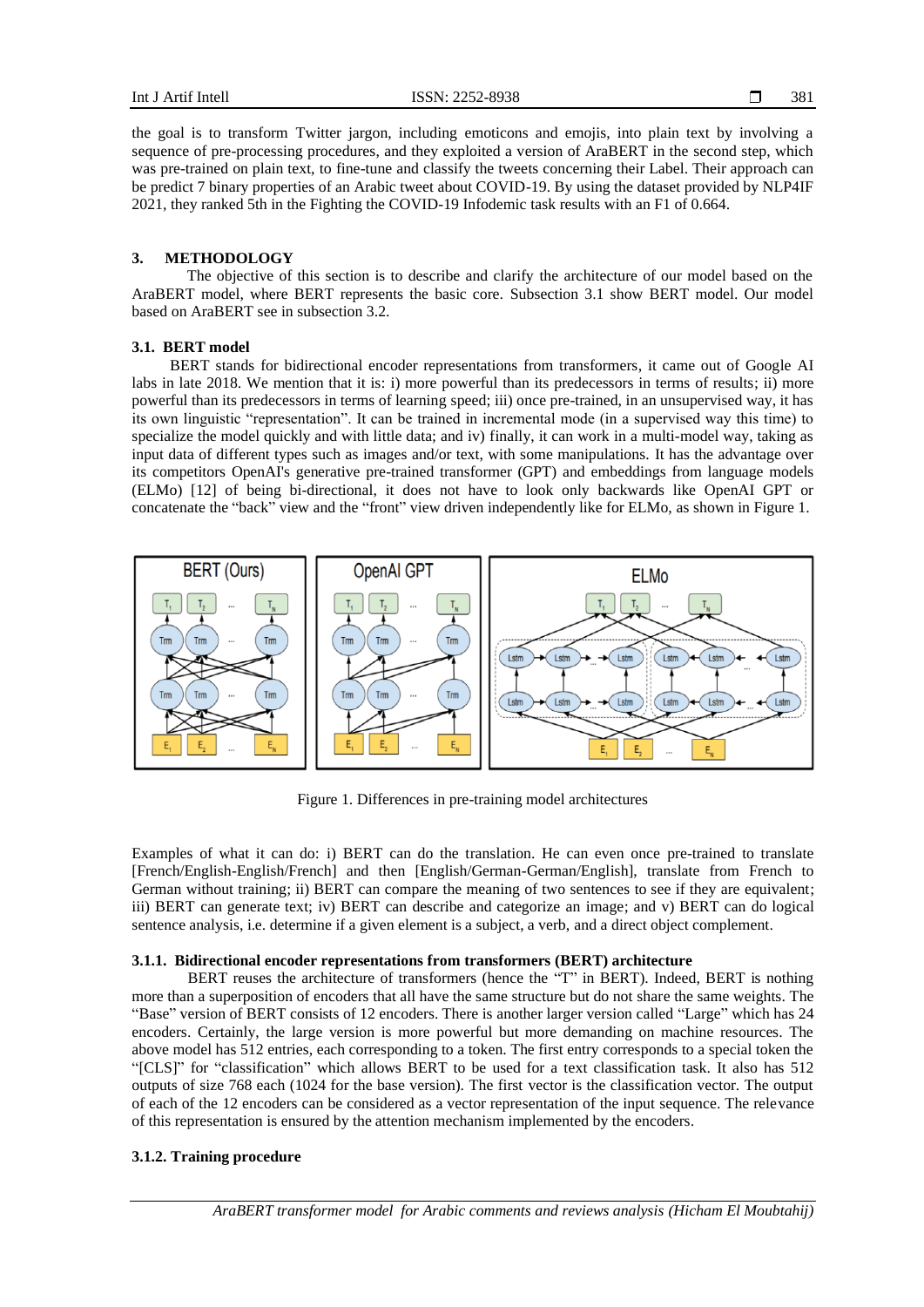BERT differs from its predecessors (pre-trained NLP models) in the way it is pre-trained on a large dataset consisting of texts from English Wikipedia pages (2,500 million words) as well as a set of books (800 million words). This pre-training is done on two tasks. Fisrt, a masked language modelling (MLM) task. Second, a next sentence prediction (NSP) task.

a. Task 1: masked language modelling (MLM)

The objective of this task is to predict the hidden word. Therefore, because of the ability of the transformer architecture to simultaneously take into account the right and left contexts of the target word, this task allows the model to learn even more contextualised representations than one-way models such as ELMo [12]. In practice, target words are sometimes replaced with a special symbol [MASK], or replaced with another random word, or kept as they are as shown in Figure 2.



Figure 2. MLM

### b. Task 2: next sentence prediction (NSP)

BERT is also trained on a next-sentence prediction task in which it must decide whether two input sentences are consecutive. The rationale for this task is to improve the performance of the model on tasks where the objective is to qualify the relationship between a pair of sentences. In practice, the special symbol representation [CLS] is used to classify each pair of input sentences as well as for any other classification task once the model has been trained.

# **3.1.3. BERT: fine-tuning**

Fine-tuning consists of using a pre-trained version of BERT in a model architecture for a specific NLP task. Adding a basic neural network layer is enough to get very good results. For a text classification task, for example, and more precisely for the analysis of the sentiment of moviegoers' reviews, the architecture of the fitted model may look like this as shown in Figure 3. It is sufficient to add, downstream of BERT, a feed-forward followed by a softmax.

### **3.2. Our model based on AraBERT**

In our approach, we used AraBERT based on the BERT model. It is a widely used model in various NLP tasks for several languages. AraBERT is a pre-trained model for the Arabic language, based on the Google BERT architecture [6] there are six versions of the model: AraBERTv0.1-base, AraBERTv0.2-base, AraBERTv0.2-large, AraBERTv1-base, AraBERTv2-base and AraBERTv2-large. In Table 1 we describe in detail the important information for each version in relation to the pre-training process. The overall view of our model is shown in Figure 4. We have been working on the customer/user review database for the sentiment analysis area, our dataset is titled ARev.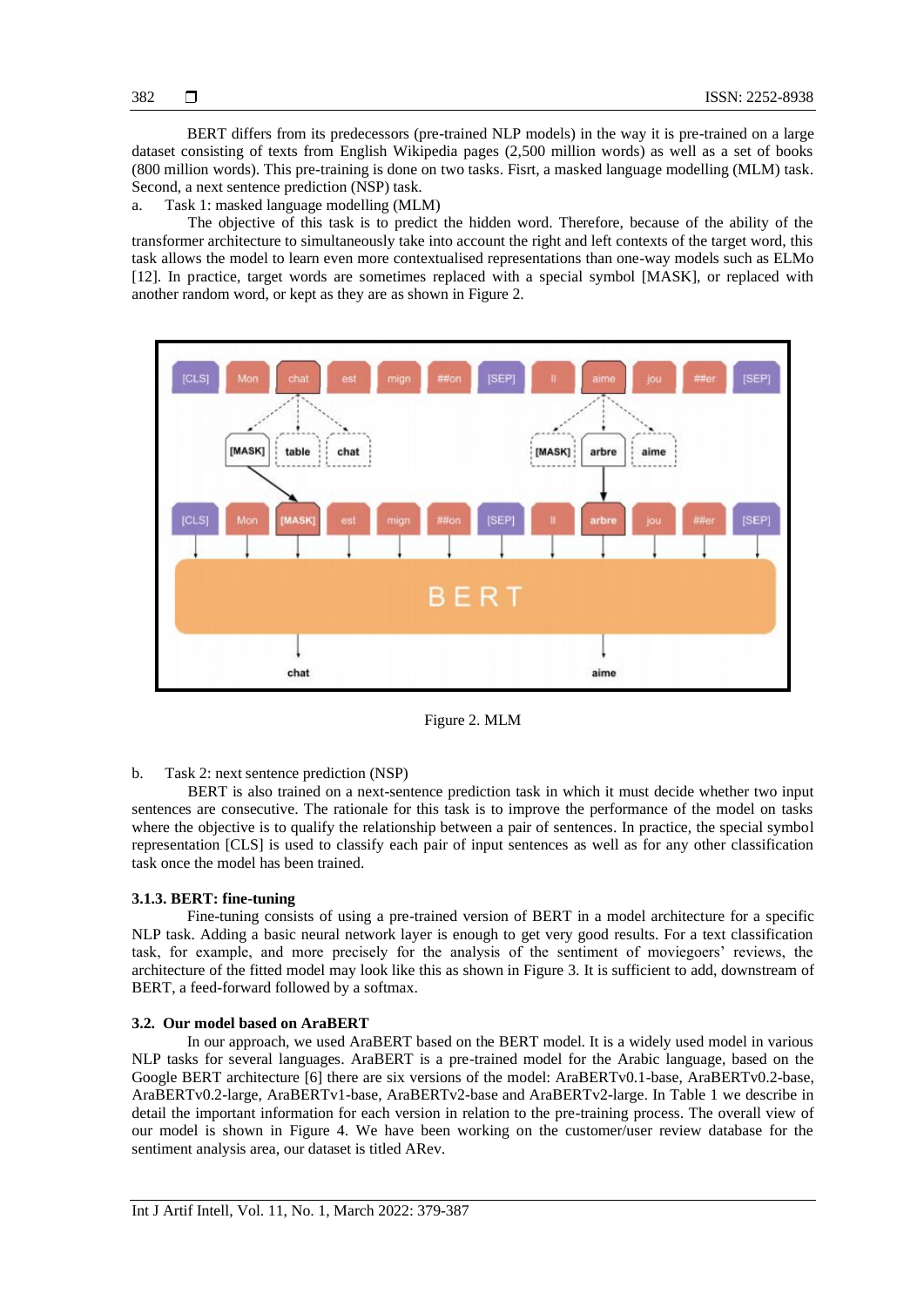

Figure 3. Architecture of the fine-tuning

| Table 1. Model pre-training parameters |  |  |  |  |
|----------------------------------------|--|--|--|--|
|----------------------------------------|--|--|--|--|

|       |                   |                  | __     |              |           |         |       |
|-------|-------------------|------------------|--------|--------------|-----------|---------|-------|
| Model |                   |                  | Size   | Pre-         |           | Dataset |       |
|       |                   | MВ               | Param. | segmentation | Sentences | Size    | Words |
|       | AraBERTv0.2-base  | 543 M            | 136M   | No           | 200 M     | 77 GB   | 8.6 B |
|       | AraBERTv0.2-large | $1.38 \text{ G}$ | 371M   | No           | 200 M     | 77 GB   | 8.6 B |
|       | AraBERTv2-base    | 543 MB           | 136M   | <b>Yes</b>   | 200 M     | 77 GB   | 8.6 B |
|       | AraBERTv2-large   | $1.38 \text{ G}$ | 371M   | Yes          | 200 M     | 77 GB   | 8.6 B |
|       | AraBERTy0.1-base  | 543 MB           | 136M   | No           | 77 M      | $23$ GB | 2.7B  |
|       | AraBERTv1-base    | 543 MB           | 136M   | Yes          | 77 M      | $23$ GB | 2.7B  |
|       |                   |                  |        |              |           |         |       |



Figure 4. AraBERT architecture overview

*AraBERT transformer model for Arabic comments and reviews analysis (Hicham El Moubtahij)*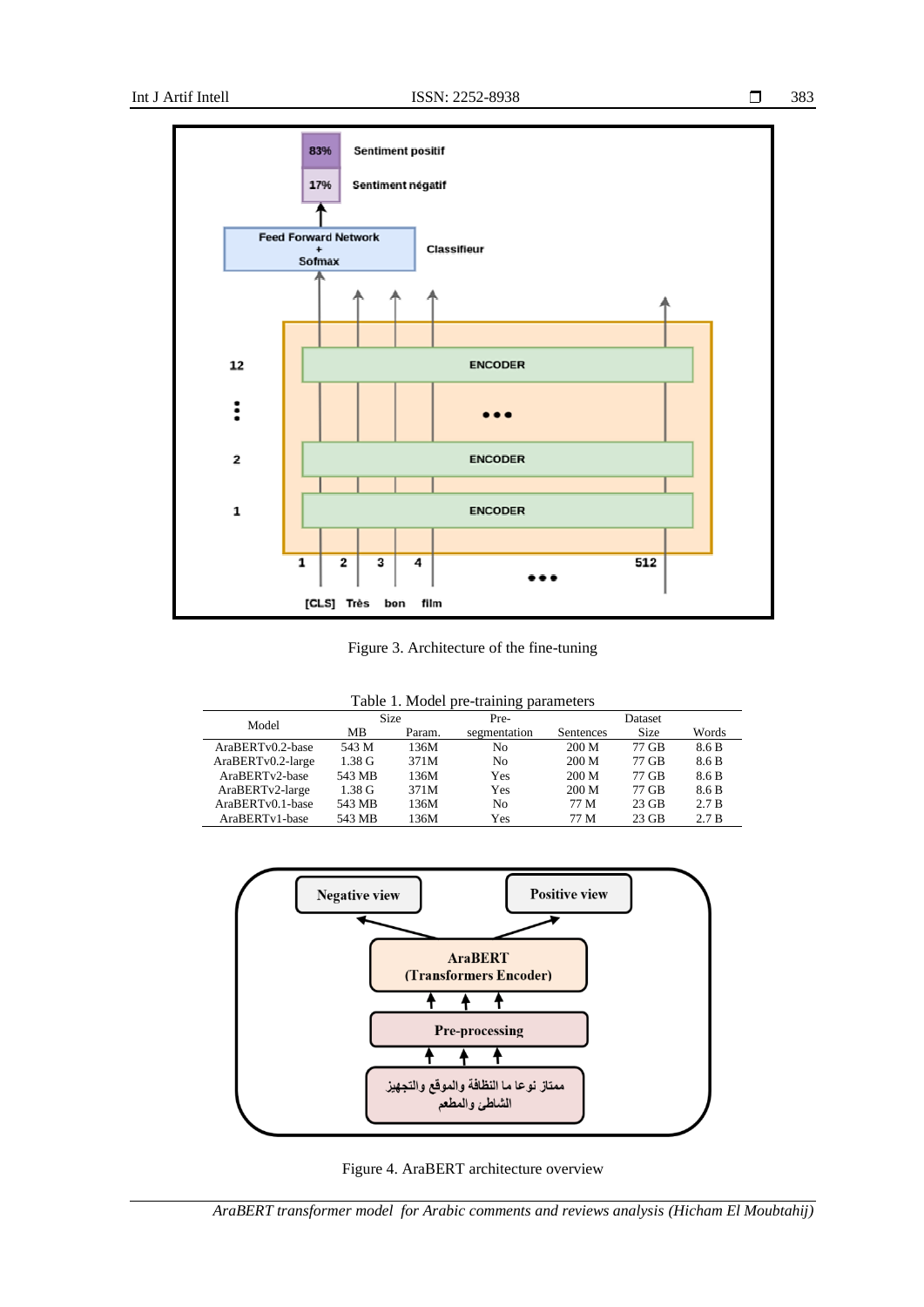At the input of our system, we go through the pre-processing stage where we clean the text of any unsentimental content, such as usernames, hashtags and URLs, and then proceed to segment the text by using the Farasa segmentation [21]. First, we segment the words into stems, prefixes and suffixes. Look for sentence, " الكتاب – Alkittab " becomes " ب + كتا + ال "- " Al+kitta+b". Then, in unigram mode, we trained a Sentence Piece [22] on the segmented pre-training dataset to produce a subword vocabulary of more than 59K tokens. It must be noted that before the application of Farasa segmentation, the dataset that is used for pre-training has a size more of 70 GB, more than 8.5 billion words and more than 200 million sentences. To create a well pre-training dataset, we used several websites such as: i) OSIAN Corpus. ii) Arabic Wikipedia dump, iii) Assafir news articles, iv) 1.5 billion word Arabic Corpus, and v) OSCAR unfiltered and sorted In our model based on AraBERT, we successively used two special tokens: Tok1: segment separation ("SEP') and Tok2: classification ("CLS"). For any classifier, we used it as the first input token which we help us to derive an output vector. Then, in order to obtain the probability distribution on the predicted output classes, we add a simple layer composed of feed-forward and Softmax see (1):

$$
P = softmaxCWT)
$$
 (1)

where P is probability of each category, W is matrix of the classification layer, and C is output of the transformers.

#### **4. EXPERIMENT AND RESULTS**

#### **4.1. ARev dataset**

We evaluated our model on the sentiment analysis task. For this reason, we used the Arabic reviews (Arev) dataset [23]. Using the Facebook API, the ARev dataset is built by more than 100 K comments of the most popular Algerian Facebook pages. We needed tree input for our ARev dataset which are: the Facebook page identifier, the identifier of the Facebook page post and the access token as shown in Figure 5. To enrich our ARev dataset, three open-source datasets of modern standard Arabic and Algerian Arabic comments are used see Table 2. Finally, after pre-processing and deleting the duplicate elements, the dataset is saved in CSV format. The statistics of our dataset are presented in Table 3.



Figure 5. Inputs of dataset collection from Facebook

| Table 2. Various datasets used             |                  |                                                                                           |  |  |
|--------------------------------------------|------------------|-------------------------------------------------------------------------------------------|--|--|
| Datasets                                   | Type of language | Description                                                                               |  |  |
| <b>LABR [24]</b>                           |                  | Book reviews                                                                              |  |  |
| The dataset of Elsahar and El-Beltagy [25] | Standard Arabic  | Hotel reviews, restaurant reviews, product reviews,<br>attraction reviews, movie reviews. |  |  |
| The dataset of Mataoui et al. [26]         | Algerian Dialect | Comments                                                                                  |  |  |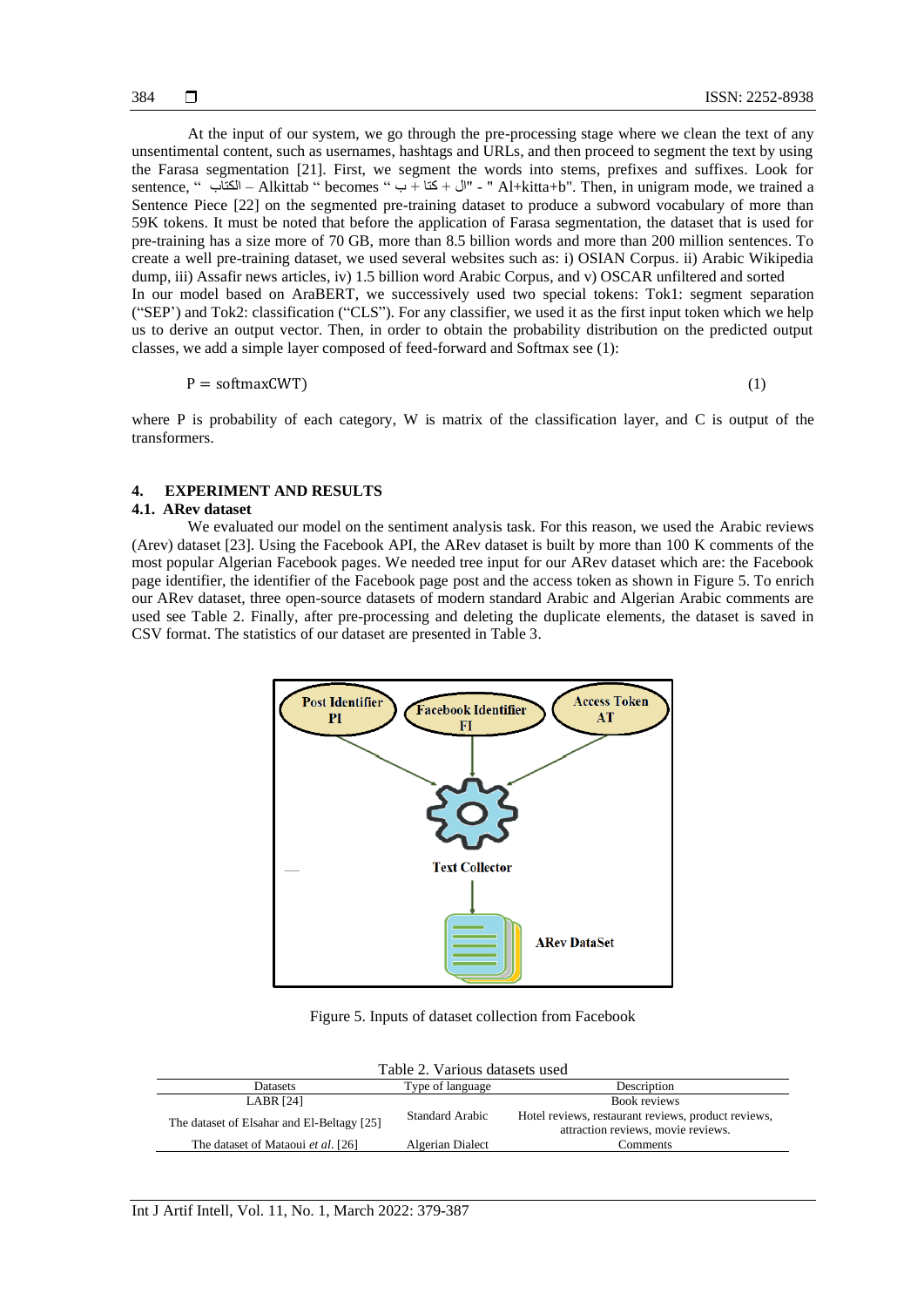| Table 3. Statistics on the ARev dataset |          |          |  |
|-----------------------------------------|----------|----------|--|
|                                         | Positive | Negative |  |
| Total comments                          | 24932    | 24932    |  |
| Total words                             | 1180663  | 1345029  |  |
| Avg. words in each comment              | 47.36    | 53.95    |  |
| Avg. characters in each comment         | 253.15   | 294.47   |  |

#### **4.2. Experimental setup**

We used the Google Colab tool to run our experiments where we can take good advantage of TensorFlow's performance. Note that we worked with a masking probability of 15%, a random seed of 34, and a duplication factor was set to 10. In our approach, we worked through the version of AraBERTv1 implemented in the work of [6] where our model was pre-trained on a TPUv2-8 pod. Table 4 resume the parameters used for fine-tuning in our models.

| Table 4. Parameter values |        |  |
|---------------------------|--------|--|
| Parameter                 | Value  |  |
| Learning Rate             | $1e-4$ |  |
| Epsilon (Adam optimizer)  | $1e-8$ |  |
| Maximum Sequence Length   | 256    |  |
| Epochs                    | 27     |  |

#### **4.3. Results and discussion**

To show the importance of our module, we compared the result obtained by our approach with those existing in the state of the art for the domain of sentiment analysis. For this reason, we used the accuracy metric, as shown in Table 5. The previous results show that our approach gives an important result that is comparative to those of the state of the art. We obtained an accuracy value of 92.5% for a database containing more than 40,000 comments written by a mixture of standard Arabic and Algerian dialect. However, the approach of Alomari *et al.* [27] gives an accuracy value better than ours by +1.3%, which is a slight difference due to the two reasons following: Firstly, the number of tweets in [27] does not exceed 1800 tweets, secondly, the language mix used in our approach generates more linguistic specifications than the Jordanian dialect. The AraBERT v1 with the best parameters chosen for fine-tuning gives our approach this competitiveness over other models.

Table 5. Performance of our model implemented on AraBERTv1 compared by the previous state of the art

| systems           |                                                                    |                     |          |  |  |
|-------------------|--------------------------------------------------------------------|---------------------|----------|--|--|
| Dataset           | Descriptions                                                       | Language            | Accuracy |  |  |
| <b>ASTD</b> [28]  | The dataset contains 10,000 tweets.                                | Egyptian dialect    | 92.6     |  |  |
| Arsen TD lev [29] | The dataset contains 4,000 tweets.                                 | Levantine dialect   | 59.4     |  |  |
| AJGT [27]         | The Arabic Jordanian General Tweets dataset contains more than     | Jordanian dialect   | 93.8     |  |  |
|                   | 1.800 tweets.                                                      |                     |          |  |  |
| ArSarcasm-v2 [30] | Collection of 15,548 sarcasm and sentiment tweets.                 | Standard Arabic and | 67.7     |  |  |
|                   |                                                                    | dialectal Arabic    |          |  |  |
| ARev Our dataset  | The Dataset of a mixture of comments and Hotel reviews, restaurant | Standard Arabic and | 92.5     |  |  |
|                   | reviews, product reviews, attraction reviews, movie reviews.       | Algerian dialect    |          |  |  |

# **5. CONCLUSION AND FUTURE WORK**

The automatic understanding of Arabic scripts is still a challenging process and an open issue for researchers in the NLP field. In this work, we have presented our approach based on the AraBERT language model. Also, we have described and detailed the main steps of the proposed architecture using diagrams and examples. The process starts with the input of our model into a pre-processed text from the ARev database, then version 1 of the AraBERT model was implemented by using Farasa segmentation. Moreover, our evaluation is based on the ARev dataset, which contains more than 40,000 comments and reviews. With well-tuned parameters of the AraBERT model, we obtained an accuracy value of 92.5%, which represents a very competitive result. In future work, we aim to address the problem of Arabic text segmentation, try to improve the farasa segmentation version.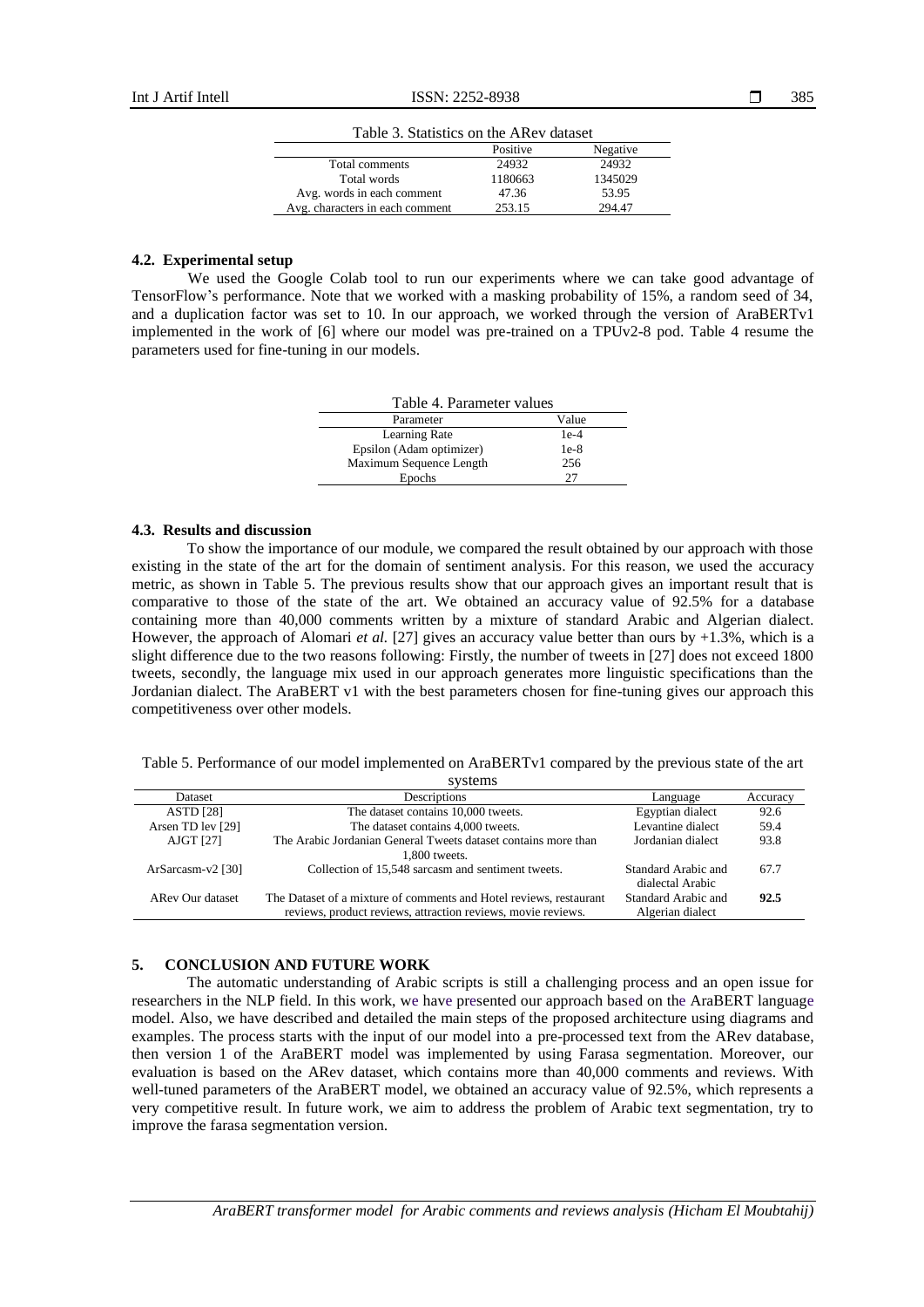#### **REFERENCES**

- [1] N. Boudad, R. Faizi, R. Oulad Haj Thami, and R. Chiheb, "Sentiment analysis in Arabic: A review of the literature," *Ain Shams Engineering Journal*, vol. 9, no. 4, pp. 2479–2490, Dec. 2018, doi: 10.1016/j.asej.2017.04.007.
- [2] A. Wadhawan, "Dialect identification in nuanced arabic tweets using farasa segmentation and AraBERT," *arXiv:2102.09749*, Feb. 2021.
- [3] I. Guellil, H. Saâdane, F. Azouaou, B. Gueni, and D. Nouvel, "Arabic natural language processing: An overview," *Journal of King Saud University-Computer and Information Sciences*, vol. 33, no. 5, pp. 497–507, Jun. 2021, doi: 10.1016/j.jksuci.2019.02.006.
- [4] T. Tobaili, "Sentiment analysis for the low-resourced latinised Arabic 'Arabizi'','" The Open University, 2020.
- [5] I. Guellil, F. Azouaou, F. Benali, A. E. Hachani, and M. Mendoza, "The role of transliteration in the process of Arabizi translation/sentiment analysis," in *Studies in Computational Intelligence*, Springer International Publishing, 2020, pp. 101–128.
- [6] W. Antoun, F. Baly, and H. Hajj, "AraBERT: transformer-based model for Arabic language understanding," in *Proceedings of the 58th Annual Meeting of the Association for Computational Linguistics*, Jul. 2020, pp. 8440–8451.
- [7] A. Conneau *et al.*, "Unsupervised cross-lingual representation learning at scale," in *Proceedings of the 58th Annual Meeting of the Association for Computational Linguistics*, Nov. 2020, pp. 8440–8451.
- [8] D. Adiwardana *et al.*, "Towards a human-like open-domain chatbot," in *Proceedings of the Eleventh International Conference on Language Resources and Evaluation (LREC 2018)*, Jan. 2018, pp. 52–55.
- [9] T. Mikolov, I. Sutskever, K. Chen, G. S. Corrado, and J. Dean, "Distributed representations of words and phrases and their compositionality," in *Advances in neural information processing systems*, 2013, pp. 3111–3119.
- [10] J. Pennington, R. Socher, and C. Manning, "Glove: global vectors for word representation," in *Proceedings of the 2014 Conference on Empirical Methods in Natural Language Processing (EMNLP)*, 2014, pp. 1532–1543, doi: 10.3115/v1/D14-1162.
- [11] T. Mikolov, E. Grave, P. Bojanowski, C. Puhrsch, and A. Joulin, "Advances in pre-training distributed word representations," Dec. 2017, [Online]. Available: http://arxiv.org/abs/1712.09405.
- [12] M. Peters *et al.*, "Deep contextualized word representations," in *Proceedings of the 2018 Conference of the North American Chapter of the Association for Computational Linguistics: Human Language Technologies, Volume 1 (Long Papers)*, 2018, pp. 2227–2237, doi: 10.18653/v1/N18-1202.
- [13] J. Devlin, M.-W. Chang, K. Lee, and K. Toutanova, "BERT: pre-training of deep bidirectional transformers for language understanding," *arXiv:1810.04805*, Oct. 2018.
- [14] J. Howard and S. Ruder, "Universal language model fine-tuning for text classification," in *Proceedings of the 56th Annual Meeting of the Association for Computational Linguistics*, Jan. 2018, pp. 328–339, doi: 10.18653/v1/P18-1031.
- [15] C. Raffel *et al.*, "Exploring the limits of transfer learning with a unified text-to-text transformer," *arXiv:1910.10683*, Oct. 2019.
- [16] Z. Lan, M. Chen, S. Goodman, K. Gimpel, P. Sharma, and R. Soricut, "ALBERT: a lite BERT for self-supervised learning of language representations," *arXiv:1909.11942*, Sep. 2019.
- [17] A. M. A. Nada, E. Alajrami, A. A. Al-Saqqa, and S. S. Abu-Naser, "Arabic text summarization using AraBERT model using extractive text summarization approach," *International Journal of Academic Information Systems Research (IJAISR)*, vol. 4, no. 8, pp. 6–9, 2020.
- [18] H. Alami, S. Ouatik El Alaoui, A. Benlahbib, and N. En-nahnahi, "LISAC FSDM-USMBA Team at SemEval-2020 Task 12: Overcoming AraBERT's pretrain-finetune discrepancy for Arabic offensive language identification," in *Proceedings of the Fourteenth Workshop on Semantic Evaluation*, 2020, pp. 2080–2085, doi: 10.18653/v1/2020.semeval-1.275.
- [19] D. Faraj and M. Abdullah, "SarcasmDet at SemEval-2021 Task 7: detect humor and offensive based on demographic factors using RoBERTa pre-trained model," in *Proceedings of the 15th International Workshop on Semantic Evaluation (SemEval-2021)*, 2021, pp. 527–533, doi: 10.18653/v1/2021.semeval-1.64.
- [20] A. Hussein, N. Ghneim, and A. Joukhadar, "DamascusTeam at NLP4IF2021: fighting the Arabic COVID-19 infodemic on Twitter using AraBERT," in *Proceedings of the Fourth Workshop on NLP for Internet Freedom: Censorship, Disinformation, and Propaganda*, 2021, pp. 93–98, doi: 10.18653/v1/2021.nlp4if-1.13.
- [21] A. Abdelali, K. Darwish, N. Durrani, and H. Mubarak, "Farasa: a fast and furious segmenter for Arabic," in *Proceedings of the 2016 Conference of the North American Chapter of the Association for Computational Linguistics: Demonstrations*, 2016, pp. 11–16, doi: 10.18653/v1/N16-3003.
- [22] T. Kudo, "Subword regularization: improving neural network translation models with multiple subword candidates," in *Proceedings of the 56th Annual Meeting of the Association for Computational Linguistics (Volume 1: Long Papers)*, 2018, pp. 66–75, doi: 10.18653/v1/P18-1007.
- [23] A. Abdelli, F. Guerrouf, O. Tibermacine, and B. Abdelli, "Sentiment analysis of Arabic Algerian dialect using a supervised method," in *2019 International Conference on Intelligent Systems and Advanced Computing Sciences (ISACS)*, Dec. 2019, pp. 1– 6, doi: 10.1109/ISACS48493.2019.9068897.
- [24] M. Aly and A. Atiya, "Labr: A large scale Arabic book reviews dataset," 2013.
- [25] H. ElSahar and S. R. El-Beltagy, "Building large Arabic multi-domain resources for sentiment analysis," in *Computational Linguistics and Intelligent Text Processing*, Springer International Publishing, 2015, pp. 23–34.
- [26] M. Mataoui, O. Zelmati, and M. Boumechache, "A proposed lexicon-based sentiment analysis approach for the vernacular Algerian Arabic," *Research in Computing Science*, vol. 110, no. 1, pp. 55–70, Dec. 2016, doi: 10.13053/rcs-110-1-5.
- [27] K. M. Alomari, H. M. ElSherif, and K. Shaalan, "Arabic tweets sentimental analysis using machine learning," in *Advances in Artificial Intelligence: From Theory to Practice*, Springer International Publishing, 2017, pp. 602–610.
- [28] M. Nabil, M. Aly, and A. Atiya, "ASTD: Arabic sentiment tweets dataset," in *Proceedings of the 2015 Conference on Empirical Methods in Natural Language Processing*, 2015, pp. 2515–2519, doi: 10.18653/v1/D15-1299.
- [29] R. Baly, A. Khaddaj, H. Hajj, W. El-Hajj, and K. B. Shaban, "ArSentD-LEV: a multi-topic corpus for target-based sentiment analysis in Arabic levantine tweets," *The 3rd Workshop on Open-Source Arabic Corpora and Processing Tools*, 2018.
- [30] I. A. Farha and W. Magdy, "Benchmarking transformer-based language models for Arabic sentiment and sarcasm detection," in *Proceedings of the Sixth Arabic Natural Language Processing Workshop*, 2021, pp. 21–31.